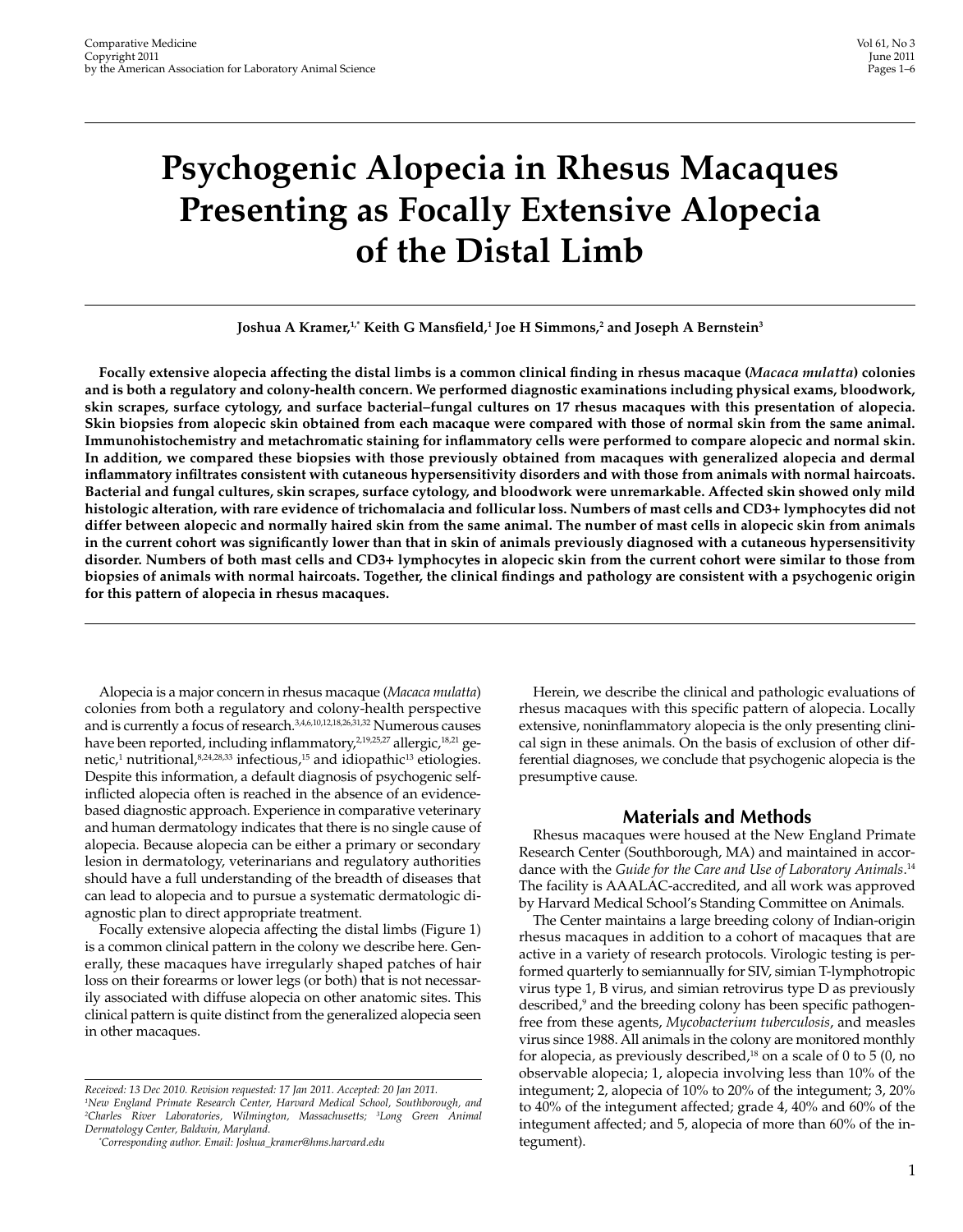

**Figure 1.** Clinical appearance of distal limb alopecia, with a well circumscribed area of hair loss without underlying skin inflammation.

We selected 17 macaques with grade 1 or 2 alopecia and prominent localization to the forearms (Figure 1) or lower legs for further diagnostic work-up. These macaques were all singly housed, either temporarily or permanently, in stainless steel cages conforming to the requirements set forth in the *Guide for the Care and Use of Laboratory Animals*. 14 Animals were selected to exclude those with experimental histories that would interfere with this investigation or for whom the procedures in this study would interfere with ongoing experiments. In addition, macaques that had recently given birth were disqualified, to exclude cases of postpartum alopecia. Over the course of 2 to 3 mo, each animal was sedated with ketamine (10 to 15 mg/kg IM; Fort Dodge Animal Health, Fort Dodge, IA) for a diagnostic examination.

Physical examination was performed on all macaques to assess the overall health of the animal and extent of alopecia. Alopecia was assessed by using a standardized dermatology examination form to document lesion type, distribution, and both the type of additional diagnostics and location at which these were performed. In a subset of animals (12 of 17), approximately 6 mL blood was drawn from the femoral vein for a CBC, serum chemistry profile, or both. CBC were performed on a multispecies hematology instrument (Hemavet HV1700FS, Drew Scientific, Waterbury, CT), and chemistry profiles were sent to a diagnostic lab (Idexx Laboratories, North Grafton, MA) for testing.

Additional diagnostics performed during the time of physical examination included skin scrapes (13 of 17 macaques), surface cytology preparations (13 of 17), surface bacterial culture (10 of 17), and dermatophyte cultures (10 of 17). Not all diagnostics were performed on all animals due to various research constraints unrelated to the present project. Skin scrapes were performed by using a blunted scalpel blade, which was scraped against the surface of the skin to remove surface crust material, epidermal cells, and contents of hair follicles. The material was placed onto a glass slide with mineral oil and evaluated microscopically for evidence of parasitism or other pathology. Surface preparations were performed by using double-sided tape adhered to a glass slide. The sticky surface of the slide was pressed to affected regions of skin and stained with a modified Wright–Giemsa stain. Slides were evaluated microscopically for evidence of fungal and bacterial infection. Bacterial cultures were obtained by rubbing a sterile culturette (BBL CultureSwab Liquid Amies, Beckton, Dickinson, and Company, Sparks, MD) over affected skin. Swabs were cultured on tryptose blood agar, Columbia blood agar, and CM agar. Several hairs were plucked from areas immediately adjacent to alopecic areas and placed in sterile media for fungal culture in Sabourand dextrose agar and dermatophyte test medium. Bacterial and fungal cultures were performed at Charles River Research Animal Diagnostic Services (Wilmington, MA).

During the same anesthetic episode, skin biopsies were obtained from all 17 macaques. Each animal was biopsied in both affected skin and unaffected skin of the same extremity. Generally, these biopsies were obtained from skin over the humerus on the lateral aspect of the arm or over the femur on the lateral aspect of the leg. This protocol allowed each animal to serve as its own control when evaluating biopsies both histologically and with special stains. The areas to be biopsied were neither shaved nor prepped aseptically so as to preserve surface material for histologic analysis. Each biopsy site was marked, and lidocaine was instilled subcutaneously. A 6-mm punch biopsy instrument was used to obtain biopsies from both affected and unaffected areas. The biopsy site was sutured, and samples were fixed in 10% neutral buffered formalin, embedded in paraffin, and stained with hematoxylin and eosin for evaluation by light microscopy. Hair cycle stage was compared between unaffected and alopecic skin on the same animal.

Immunohistochemistry for T cells (CD3+) was performed by using an immunostaining technique on formalin-fixed paraffin-embedded tissues, as previously described.<sup>34</sup> Briefly, 5-µm sections were deparaffinized in xylene, rehydrated in graded alcohol, and rinsed in Tris-buffered saline. Sections were incubated with 3% hydrogen peroxide for 5 min to block endogenous peroxidases and rinsed in Tris-buffered saline for 5 min. Epitope retrieval was accomplished by using heat pretreatment (20 min in microwave). Nonspecific antigen binding was blocked by incubating slides for 10 min with a commercially available protein blocking solution (Dako Cytomation, Carpinteria, CA). Positive control tissue and irrelevant antibody controls were used in each run. Slides were incubated with primary (CD3, catalog no. A0452, Dako) and secondary (biotinylated goat antirabbit CD3) antibodies for 30 min. Color was developed by using freshly prepared ABC Elite solution (Vectastain Elite ABC Kit, Vector Laboratories, Burlingame, CA) followed by washing in Tris-buffered saline. Diamino-benzidine-tetrahydrochloride-dihydrate was applied as a chromogen. Sections were counterstained with Mayer hematoxylin, dehydrated through graded ethanol, cleared in xylene, and cover-slipped.

To specifically highlight mast cells, toluidine blue staining was performed on formalin-fixed paraffin-embedded tissues. Sections (5-µm) were deparaffinized in xylene, rehydrated in graded alcohol, and rinsed in water. Sections were stained with filtered toluidine blue for 15 min and washed in tap water, dehydrated through graded ethanol, cleared in xylene, and cover-slipped.

To evaluate the degree of dermal and perifollicular fibrosis, trichrome stain was applied to formalin-fixed paraffin-embedded tissues according to standard protocols.

Cellular infiltrates were quantified by a single investigator (JAK), who was blinded to alopecia status at the time of counting. Labeled cells were counted in five 20× fields, and these counts averaged for both affected and unaffected areas of skin for each animal. The resulting count was expressed as number of cells per millimeter of epidermis. Cell counts were performed in the same manner as for a previous report; 18 therefore, cell counts for both normal and alopecic skin from the current cohort were compared with those previously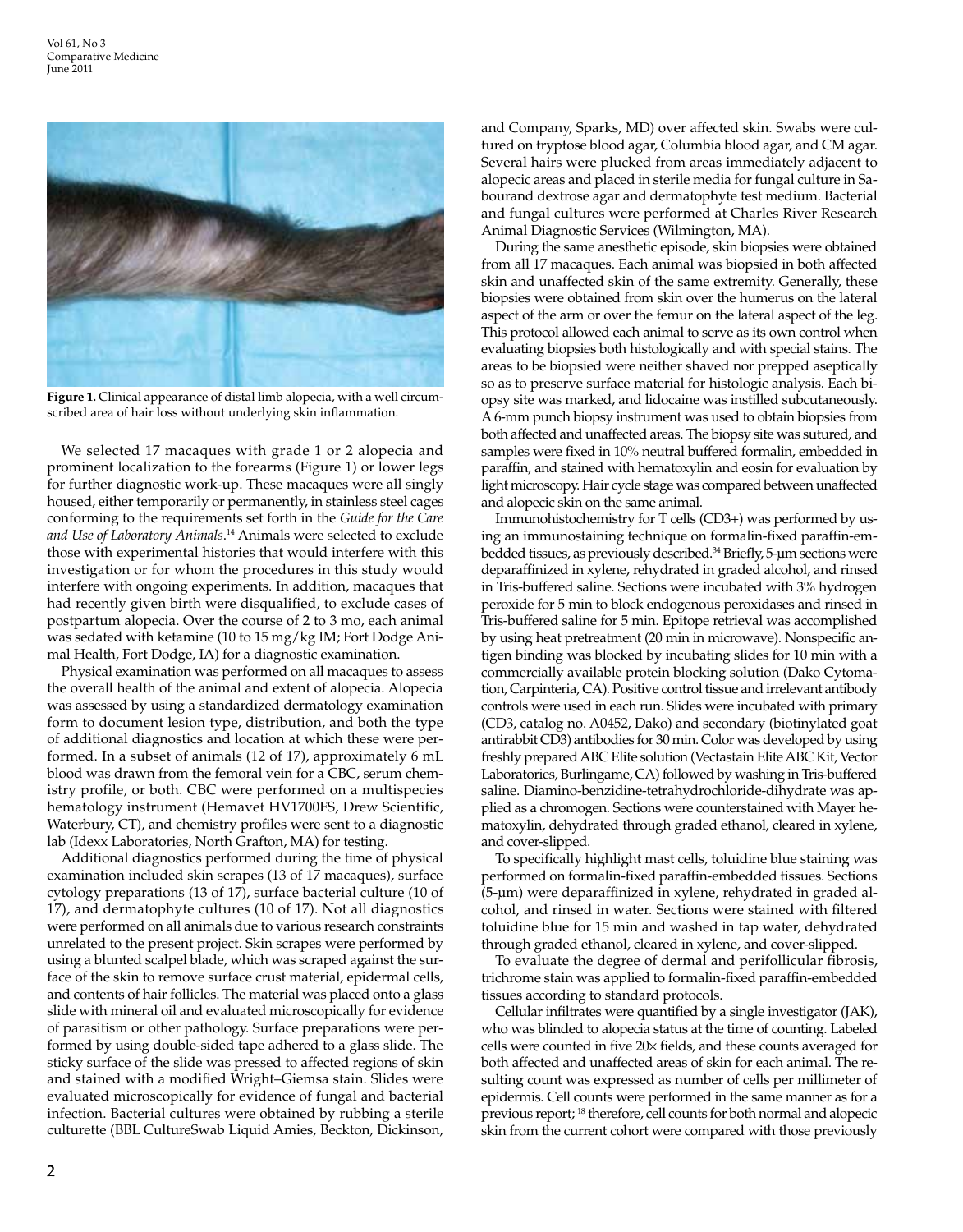reported. Statistical analysis was performed by using GraphPad Prism (version 5.01, GraphPad Software, San Diego, CA). Student *t* tests were used to compare animals between groups and affected and unaffected skin from a single animal.

### **Results**

**Demographic information.** The overall demographics of rhesus macaques with alopecia in this colony have been previously reported and increasing age, female gender, and source colony were identified as contributors to the development of alopecia. Overall, 48% of singly housed or pair-housed rhesus macaques had alopecia at some point in their clinical history. 18 Macaques with mild alopecia localized mainly to the distal limbs are the most common single presentation amongst those animals with alopecia, accounting for 45% of documented cases of alopecia in singly housed macaques. Animals with this presentation had an average age of 8.3 y, which was not significantly different when compared with the overall colony age of 7.4 y (*t* test; *P* = 0.1436) but was significantly higher than the average age of colony animals without a history of alopecia (6.2 y, *t* test; *P* = 0.0009). Macaques as young as 3 y old had this presentation. Both male and female macaques were affected in approximately equal numbers (male, 53%; female, 47%), a distribution that is nearly identical to the overall colony distribution of singly housed macaques (male, 54%; female, 46%). Whereas most of the macaques with distal limb alopecia were born and raised at our facility, animals from a variety of colonies had this presentation, including macaques raised indoors and outdoors.

**Results of comprehensive dermatologic examination.** We selected 17 rhesus macaques (representing approximately 25% of colony animals with this presentation) with grade 1 or 2 alopecia of the forearms or lower legs for evaluation. Physical examinations were unremarkable except for focally extensive alopecia of well-demarcated but ill-defined areas of skin on the forearms, lower legs, or both. In most macaques, the alopecic areas were completely denuded of hair. However, others showed thinning of the hair with multiple smaller areas of more complete alopecia. Skin underlying the alopecic areas had no evidence of excoriation, erythema, or other lesions, except for mild lichenification in some cases. Normal haircoats covered other parts of the body, and these animals did not have evidence of truncal alopecia.

Bloodwork results were unremarkable for all 12 macaques tested. There was no evidence of renal disease, liver disease, endocrine disease, or systemic inflammatory disease.

The only bacterium isolated on surface skin culture was *Staphylococcus aureus*, which was isolated from all 10 macaques sampled. Growth ranged from minimal to moderate between animals. None of the macaques showed evidence of bacterial dermatitis on skin biopsy. *S. aureus* can be considered a normal commensal in man $17$  and presumably in rhesus macaques as well. All fungal cultures and skin scrapings were negative, suggesting that neither fungal disease nor parasitic disease played a significant role in the alopecia demonstrated by these animals.

Surface preparations of affected skin confirmed the results of bacterial culture and fungal culture. Most animals showed variable numbers of bacterial cocci which, in light of culture results, are suspected to be *S. aureus* organisms. Several macaques also were positive for *Malassezia* spp., yeast identified by their characteristic peanut-like shape. Because *Malassezia* spp. organisms are not uncommon in normal necropsy specimens at the colony facility, they are not suspected of contributing to disease. In addition, like *S. aureus*, *Malassezia* spp. are part of the normal skin microflora in both humans and veterinary species.<sup>7,16</sup>

**Skin biopsies.** Skin biopsies from unaffected (Figure 2 A) and alopecic (Figure 2 B) skin from the same animal were frequently indistinguishable. In general, no difference was noted in the number of anagen, catagen, and telogen follicles between unaffected and alopecic biopsies from the same animal, and the majority of hairs were in anagen. Two of the macaques had reduced numbers of anagen follicles with corresponding increases in catagen follicles, and another 2 animals had increased numbers of telogen follicles. Rarely, biopsies showed reduced numbers of hair follicles in affected dermis (*n* = 1, Figure 2 C), trichomalacia (*n* = 3, Figure 2 D), or intrafollicular hemorrhage ( $n = 2$ , Figure 2 E). However, these findings were infrequent. There was negligible perivascular inflammation, no bulbar inflammation or folliculitis, and no evidence of acanthosis, spongiosis, edema, dermal fibrosis, or other pathology that might be expected in animals with more generalized alopecia.<sup>18,31,32</sup>

**Dermal inflammation.** To quantify perivascular inflammation, toluidine blue staining for mast cells and immunohistochemistry for CD3+ lymphocytes were performed. In this cohort, numbers of neither mast cells (mean: alopecic, 9.69; unaffected, 10.28; *t* test, *P* = 0.5984) nor CD3+ lymphocytes (mean: alopecic, 17.56; unaffected 21.45; *t* test, *P* = 0.0625) were elevated in alopecic skin (Figure 2 G and I, respectively) compared with normal skin (Figure 2 F and H, respectively) from the same animal.

Numbers of CD3+ lymphocytes and mast cells in the current macaques were compared with cell counts obtained during a previous study, $18$  in which we demonstrated that cell counts were elevated in animals with alopecia compared with those without alopecia and increased with increasing alopecia score. The only difference noted when comparing the biopsies from alopecic skin in the current group with both normal and affected skin in the previous report was a significantly (*t* test, *P* = 0.0030) reduced number of mast cells in the alopecic skin of the current macaques (mean, 9.69) compared with alopecic skin from the previous report (mean, 14.79). The number of mast cells in the alopecic skin biopsies of the current group were similar to those found in normal skin in the previous report (mean, 9.93; *t* test, *P* = 0.8942). The numbers of CD3+ lymphocytes in alopecic skin did not differ between the current cohort (mean, 17.56) and either unaffected macaques (mean, 13.41;  $t$  test,  $P = 0.0938$ ) or the alopecic animals (mean, 25.36;  $t$  test,  $P = 0.0963$ ) from the previous report.

We also compared the numbers of inflammatory cells in the biopsies from unaffected skin of the current group with those from both alopecic and unaffected skin from the previous cohort.<sup>18</sup> As expected, the numbers of mast cells were significantly ( $t$  test,  $P = 0.0095$ ) reduced in unaffected skin from the current macaques (mean, 10.28) compared with alopecic skin from the previous report (mean, 14.79). Numbers of mast cells did not differ between normal skin of both groups (mean: current, 10.28; previous, 9.93; *t* test, *P* = 0.8472). However, numbers of CD3+ lymphocytes in the unaffected skin of the current group (mean, 21.45) were elevated compared with normal skin (mean, 13.41; *t* test, *P* = 0.0249) but did not differ from those of alopecic skin (mean, 25.36;  $t$  test,  $P = 0.4241$ ) in the previous report.

## **Discussion**

In the present study, we followed a systematic dermatologic diagnostic plan to investigate a specific pattern of localized lower limb alopecia in a group of rhesus macaques. Alopecia was not associated with bacterial, fungal, or parasitic agents. A comparison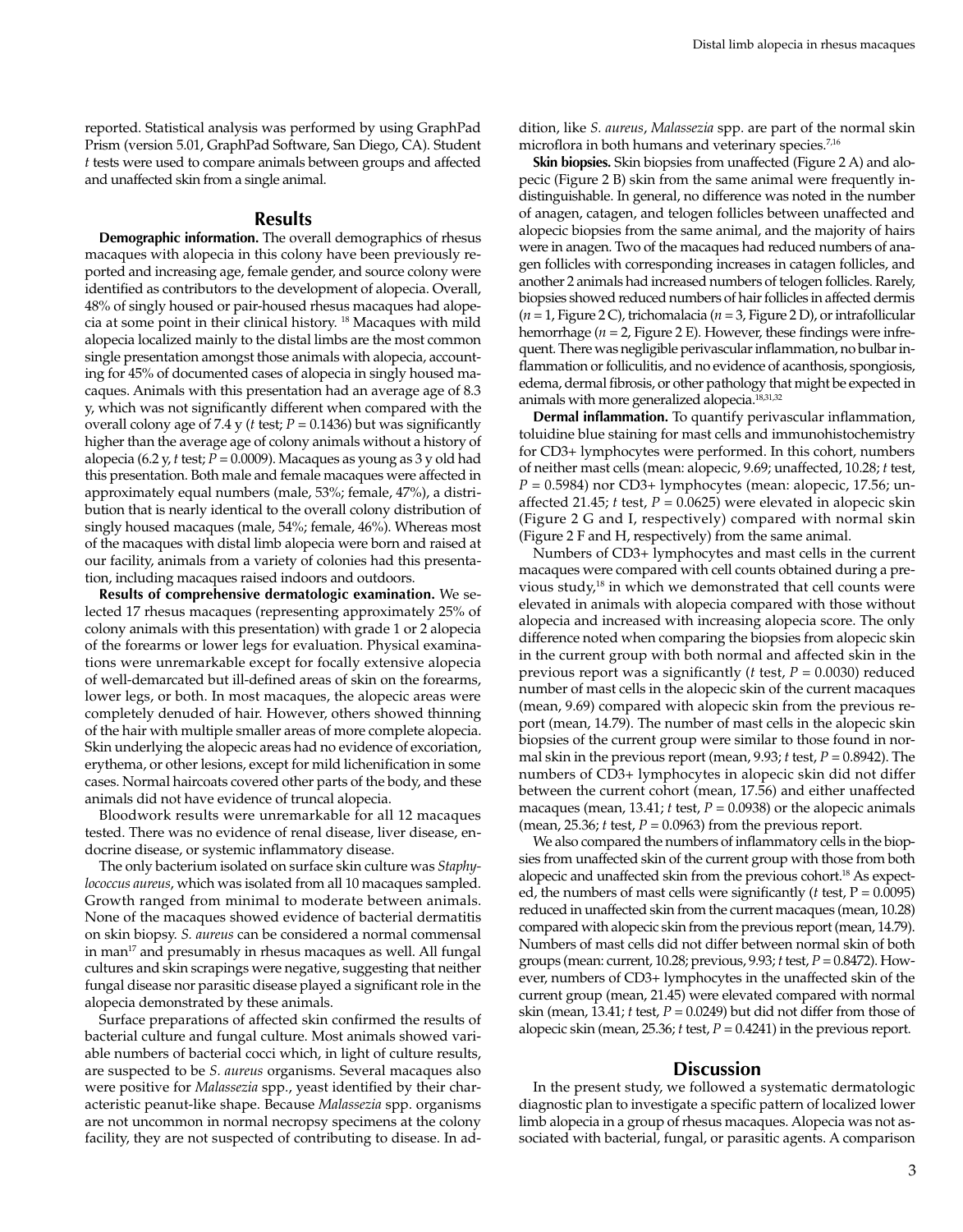

**Figure 2.** (A) Unaffected skin had a thin epidermis, parallel hair follicles, and little inflammation. Hematoxylin and eosin stain; magnification, ×4. (B) Affected forearm skin generally looked very similar, with no notable differences or obvious epidermal or hair follicle pathology. Hematoxylin and eosin stain; magnification, ×4. (C) Rarely, there was generalized loss of follicular structures but still no inflammation or other pathology. Hematoxylin and eosin stain; magnification, ×4. Trichrome staining (inset) showed no fibrosis or other changes. Several sections had (D) damaged hair follicles or (E) intrafollicular hemorrhage, consistent with trichotillomania. Hematoxylin and eosin stain; magnification, ×40. There were no notable differences in mast cells (stained purple with toluidine blue; magnification, ×20) between (F) unaffected and (G) affected skin or in the numbers of CD3+ T cells (stained brown with CD3 immunostain with DAB chromogen; magnification, ×20) between (H) unaffected and (I) affected skin.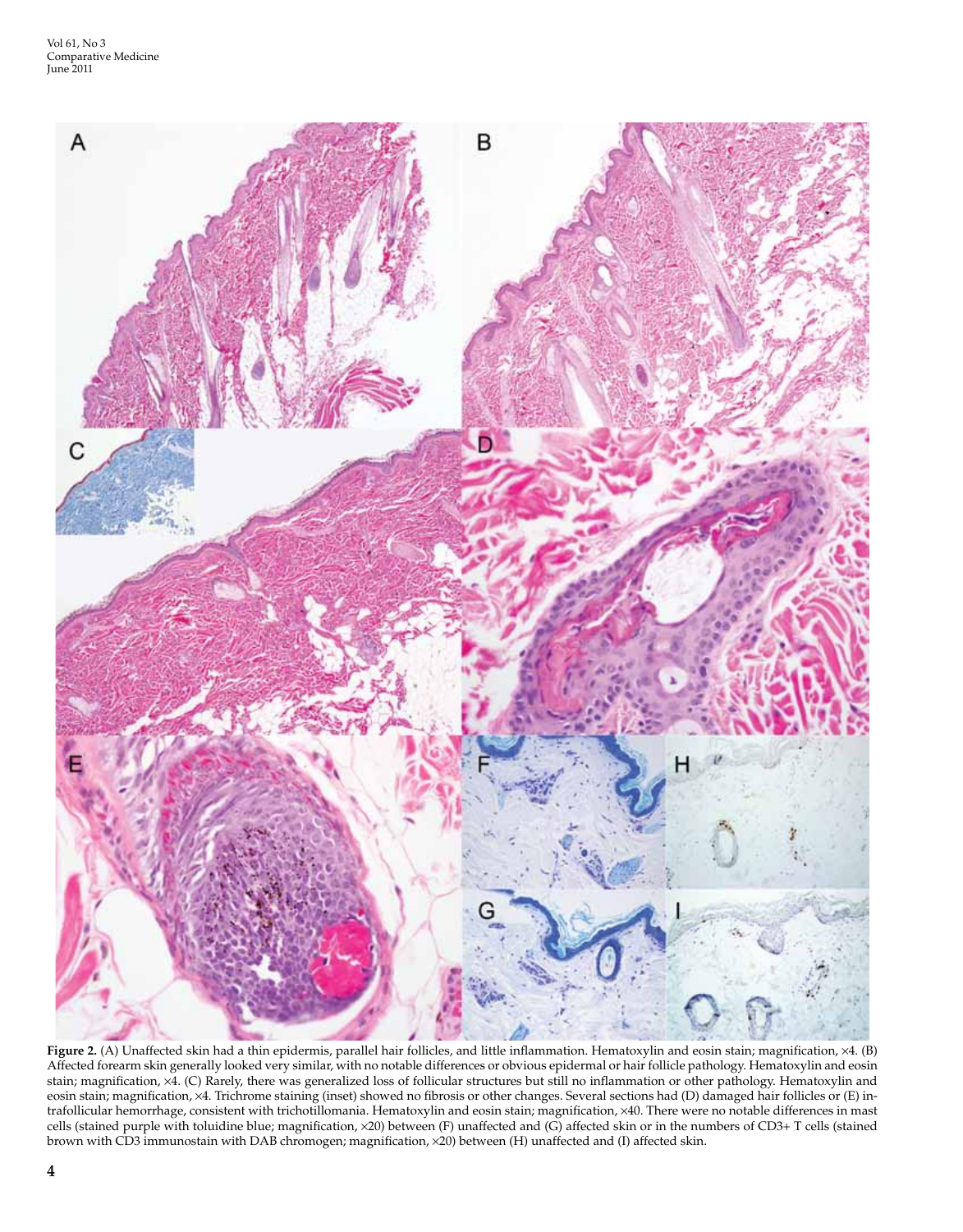of skin biopsies between affected and unaffected skin from the affected macaques demonstrated noninflammatory dermatosis with mild hair follicle pathology and some evidence of hair follicle damage, consistent with presumptive psychogenic alopecia.

We previously have demonstrated that some alopecic rhesus macaques, particularly those with more generalized alopecia or alopecia associated with clinical signs such as erythema and pruritus, have skin pathology consistent with a cutaneous hypersensitivity reaction.18 Skin biopsies in these animals were characterized by prominent perivascular mononuclear inflammation composed of increased numbers of mast cells, lymphocytes, and histiocytes, together with mild to moderate acanthosis and hyperkeratosis. In these cases, the inflammation caused pruritus, resulting in self-inflicted alopecia.

We compared biopsies from the current cohort of macaques with those from alopecic and normal skin from the previous survey. Alopecic macaques in the current study had significantly fewer dermal mast cells than did alopecic animals in the previous study. Numbers of CD3+ lymphocytes in alopecic skin did not differ significantly between the 2 cohorts. Together, these findings indicate that the animals in the current group had less inflammation than did those surveyed previously. This result is consistent with a presumptive psychogenic origin for the current pattern of alopecia.

Dermatology of nonhuman primates requires a comparative perspective. In the current study, comparison to feline psychogenic self-inflicted alopecia and human trichotillomania is warranted. Feline psychogenic alopecia is a relatively uncommon diagnosis made by exclusion of pruritic causes of self-traumatic alopecia, namely infectious, parasitic, and allergic disease.<sup>11,22</sup> Psychogenic alopecia is characterized by self-trauma, resulting in removal of hairs in well-demarcated, often symmetric, regions, frequently without associated lesions in the exposed skin. Trichomalacia, characterized by distorted hair shafts within amorphous tricholemmal keratin, may be found. Occasionally there are increases in inflammatory infiltrates in the superficial dermis as well as rare mural folliculitis. However, hair follicle abnormalities and inflammation usually are not noted in cases of feline psychogenic selfinflicted alopecia, and skin biopsies can be essentially normal.<sup>11,22</sup>

In humans, trichotillomania is a clinical disease classified as an impulse control disorder similar to obsessive–compulsive disorder, characterized by repetitive pulling and twisting of hair, resulting in clinically nonscarring alopecia.29 Histopathologic examination of tissues from human patients with trichotillomania demonstrate trichomalacia, follicular and perifollicular hemorrhage, abnormally shaped hair follicles, and lack of inflammation.<sup>30</sup> One review of 66 patients with trichotillomania reported the most consistent findings as: catagen hairs (74%), pigment casts (61%), microscopic alopecia (50%), and traumatized hair bulbs (21%). Bulbar inflammation and atrophic anagen hairs were absent.<sup>23</sup> Similar results were seen in a second survey of 26 patients.<sup>5</sup>

Several of these changes, including trichomalacia, follicular hemorrhage, and abnormally shaped follicles, were identified in the animals in this report. In addition, catagen hairs were readily identified in 2 of 17 (12%) macaques, a lower frequency than in humans. In our animals, we observed only sporadic trichomalacia, and pigmented casts were not seen.

It is important to note that, in humans, histopathologic diagnosis using these characteristic features is most effective in tissue specimens from areas affected less than 8 wk.23 This indicates that the timing and site selection of biopsies may affect the histopathologic diagnosis. This issue may explain the histopathologic differences between self-inflicted alopecia in humans, felines, and macaques and requires further investigation.

Anecdotally, caretakers for the current rhesus macaques noted them picking at their hair, especially that of their forearms, with some frequency. A systematic behavioral analysis of the animals in this group was not performed, but the pattern (Figure 1) of welldefined but irregular areas of alopecia is similar to that observed in trichotillomania. However, most of the biopsies obtained from this cohort showed no distinct differences from that of normal skin, and few had evidence of trichomalacia or other findings typical in human trichotillomania. The absence of histopathologic findings in the current study is more typical of the pattern seen with feline psychogenic alopecia.

We do not propose that the clinical pattern in the current macaques is completely analogous to feline psychogenic alopecia. However, the absence of histopathologic findings and the clinical presentation in these rhesus macaques in many ways parallels that of psychogenic alopecia in cats. In both conditions, there are focally extensive regions of near complete alopecia with minimal pathology of underlying skin. In addition, lesions are most prevalent on easily accessed areas of the body—predominantly the medial forelimbs in rhesus macaques and medial forelimbs, caudal abdomen, and inner thigh in cats.<sup>22</sup> We propose that in macaques, as in cats, psychogenic alopecia can be diagnosed through exclusion of other differential diagnoses causing pruritus. Whereas seeing animals pulling hair from affected regions would be helpful in confirming the diagnosis, obtaining this proof is difficult from a technical perspective because rhesus macaques often hide various behaviors when under direct observation. Video monitoring of macaques to capture hair-pulling behavior would have been beneficial but was beyond the scope of this report.

Clinicians faced with cases of alopecia need to recognize specific patterns and have a standard diagnostic plan. Unfortunately, there is a paucity of information in the nonhuman primate dermatologic literature regarding these patterns and their associated diagnoses. By recognizing the pattern presented in this report in conjunction with exclusion of other differential diagnoses, clinicians can be justified in attempting behavioral therapy, such as enrichment with forage boards, positive reinforcement training, and socialization, to ameliorate the clinical signs. However, it is important to recognize that this alopecia is relatively mild when compared with the more extensive alopecia that also is common in rhesus macaques. Furthermore, retrospective analyses of animals with more serious psychologic behaviors, such as self-biting, have not correlated those behaviors with alopecia,<sup>20</sup> and there is no evidence that animals presenting with alopecia will go on to develop self-injurious behavior or other more serious conditions.

Alopecia is not only a concern from an animal welfare perspective but also as a potential confounder of experimental research. Dermal inflammation associated with certain causes of alopecia may affect animals' responses to vaccines, viral inoculations, intradermal tuberculin tests, and so forth. The rhesus macaques in the current report had reduced inflammation, compared with monkeys with more generalized alopecia. This difference indicates that focally extensive distal limb alopecia is less concerning as a potential confounder of experimental research than are other presentations of alopecia.

Focally extensive distal limb alopecia was the only clinical sign seen in some cynomolgus macaques at our facility. A previous study